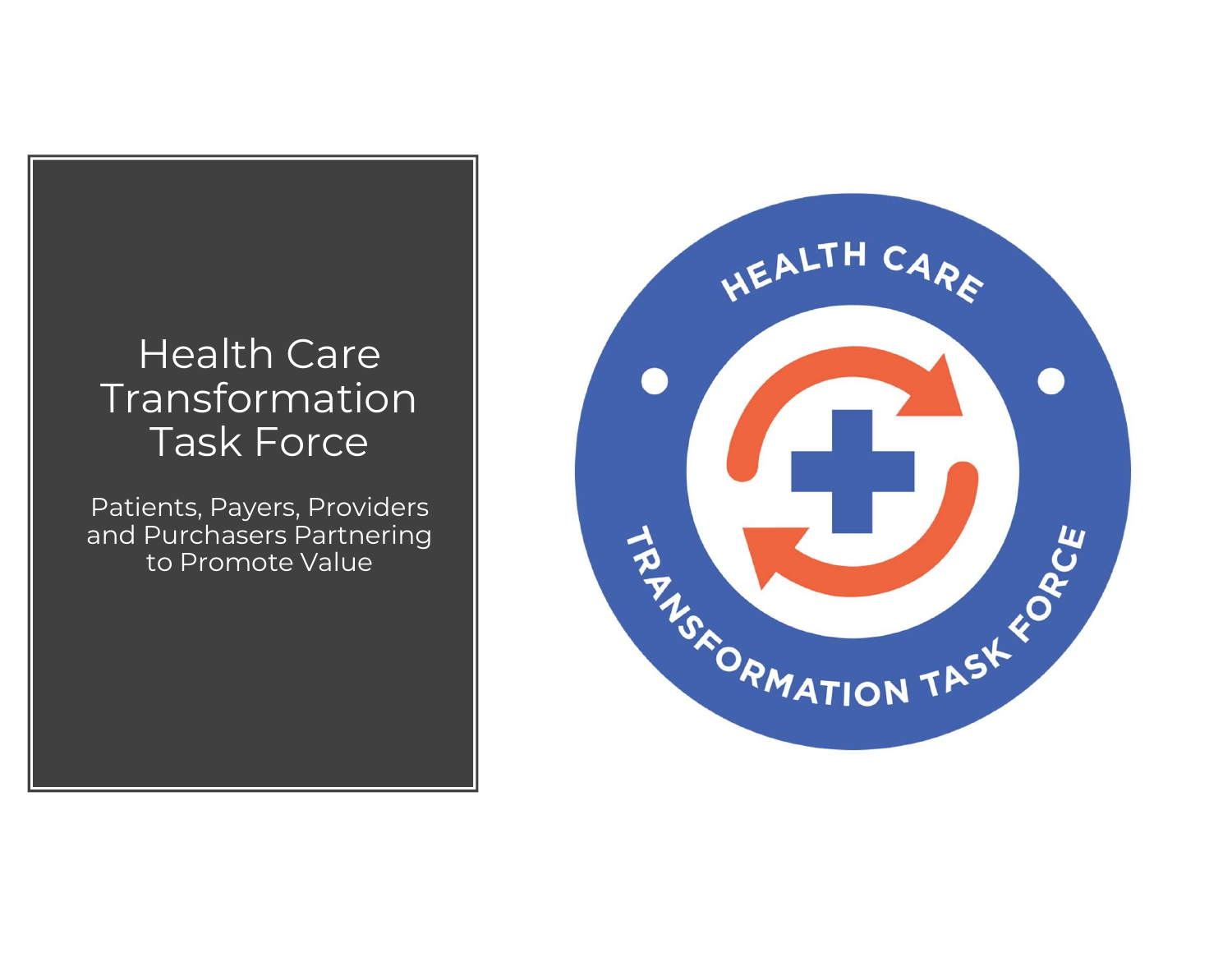# The ACO REACH Model

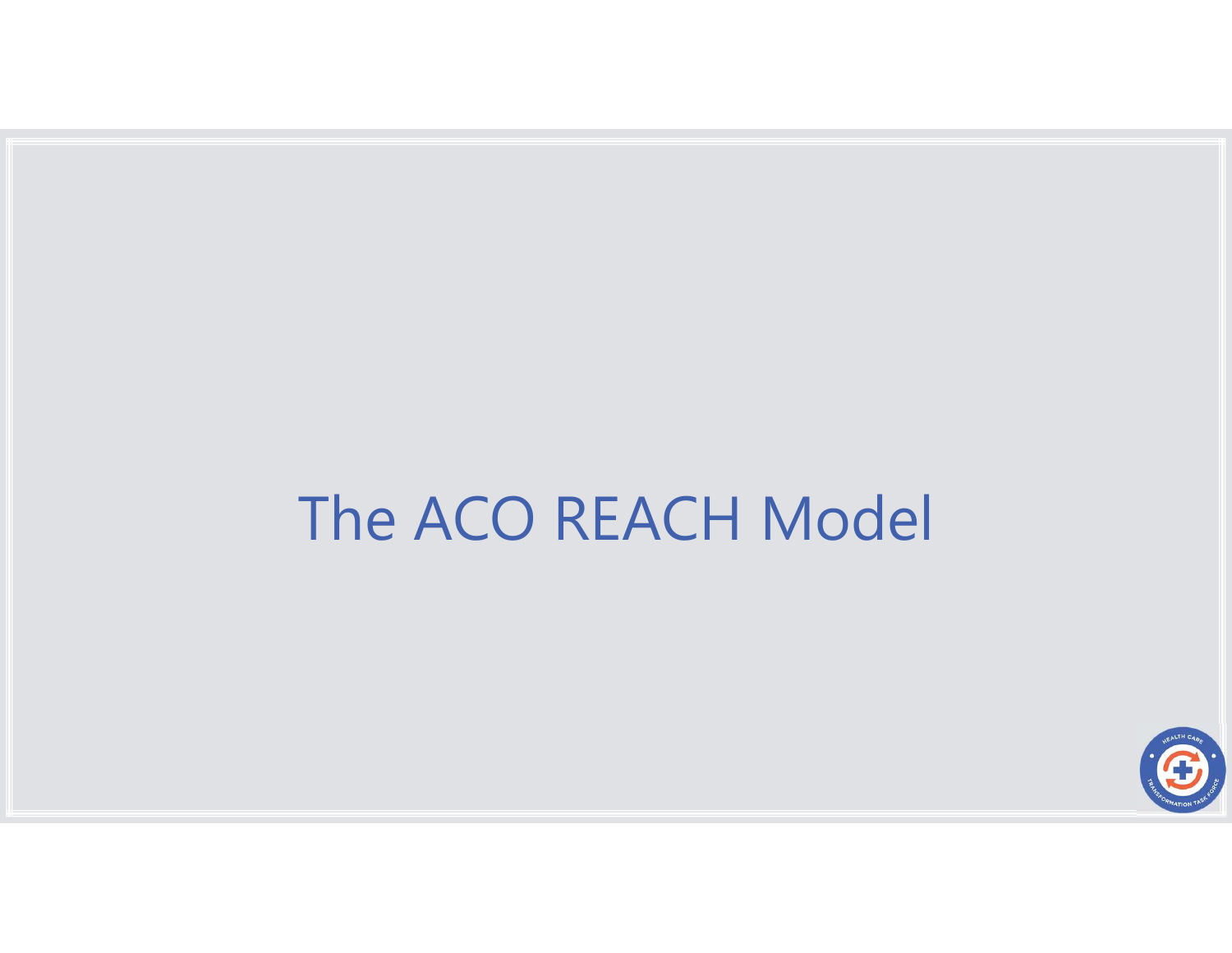# The ACO Realizing Equity, Access, and Community Health (ACO REACH) Model

- The ACO REACH is a voluntary CMMI model scheduled to operate for 4 years from 1/1/2023 until 12/31/2026
- It is redesign of the Global and Professional Direct Contracting Model (GPDC) Model in response to stakeholder feedback and Administration priorities and is intended to better reflect CMMIs focus on advancing health equity and improving beneficiary care.
- The REACH model retains design elements of the GPCD global and professional tracks and adds new requirements to advance equity, promote provider governance, and protect beneficiaries.
- All existing GPDC participants will need to meet the new ACO-REACH model requirements by 1/1/23 to remain in the model

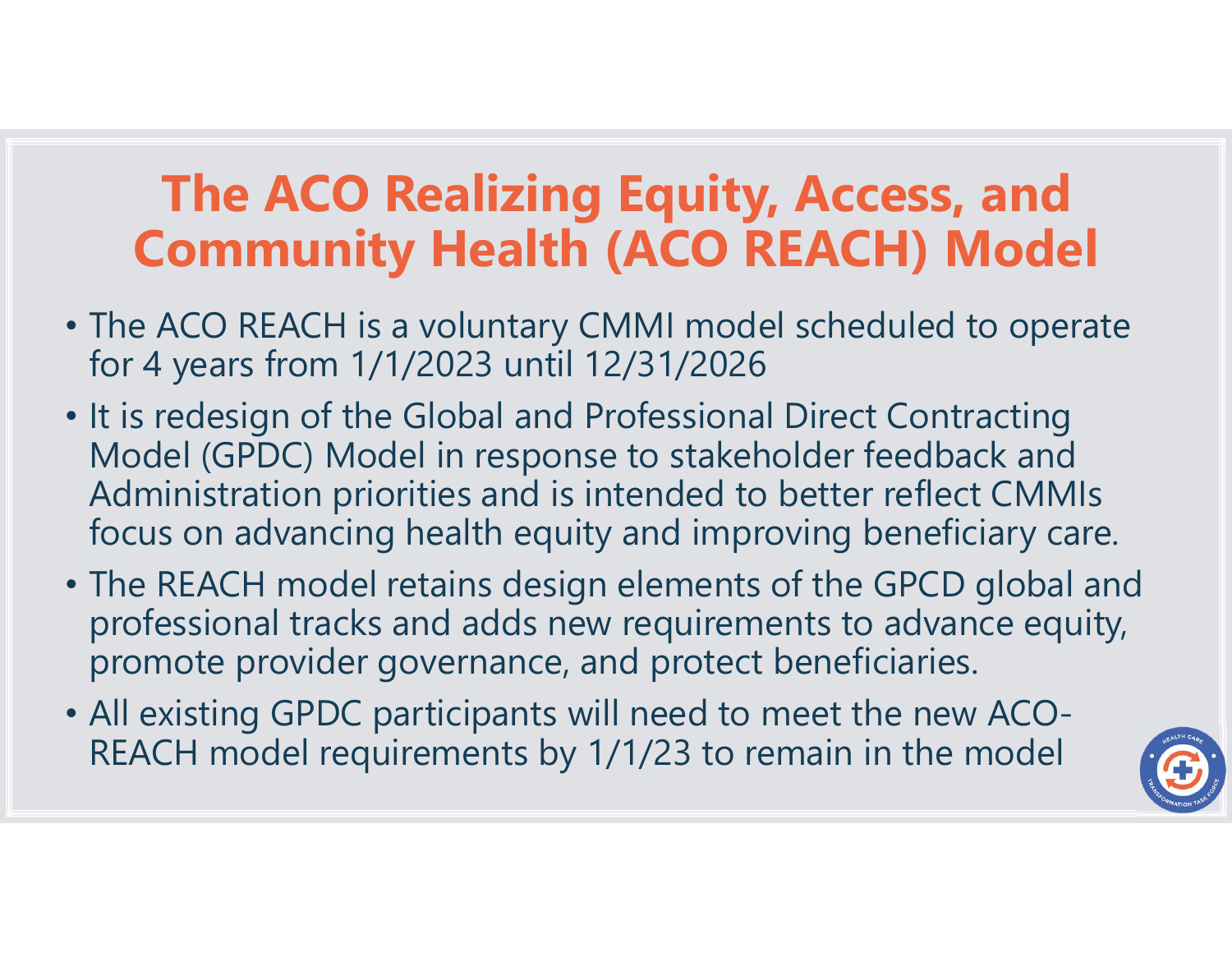# Key Changes in REACH Model

#### Governance:

- CMS increased provider participation requirements on the governing board from 25 percent (GPDC) to 75 percent
- CMS requires each governing board to include a separate beneficiary and consumer advocate representative with voting rights (under GPDC this role could be fulfilled by a single individual without voting rights)

#### Beneficiary Protections:

• CMS increased monitoring and compliance requirements allowing it to<br>track and respond to issues including beneficiary movement from<br>REACH to Medicare Advantage, ACO risk score and coding changes,<br>compliance with anti-com in service utilization that could indicate stinting of care.

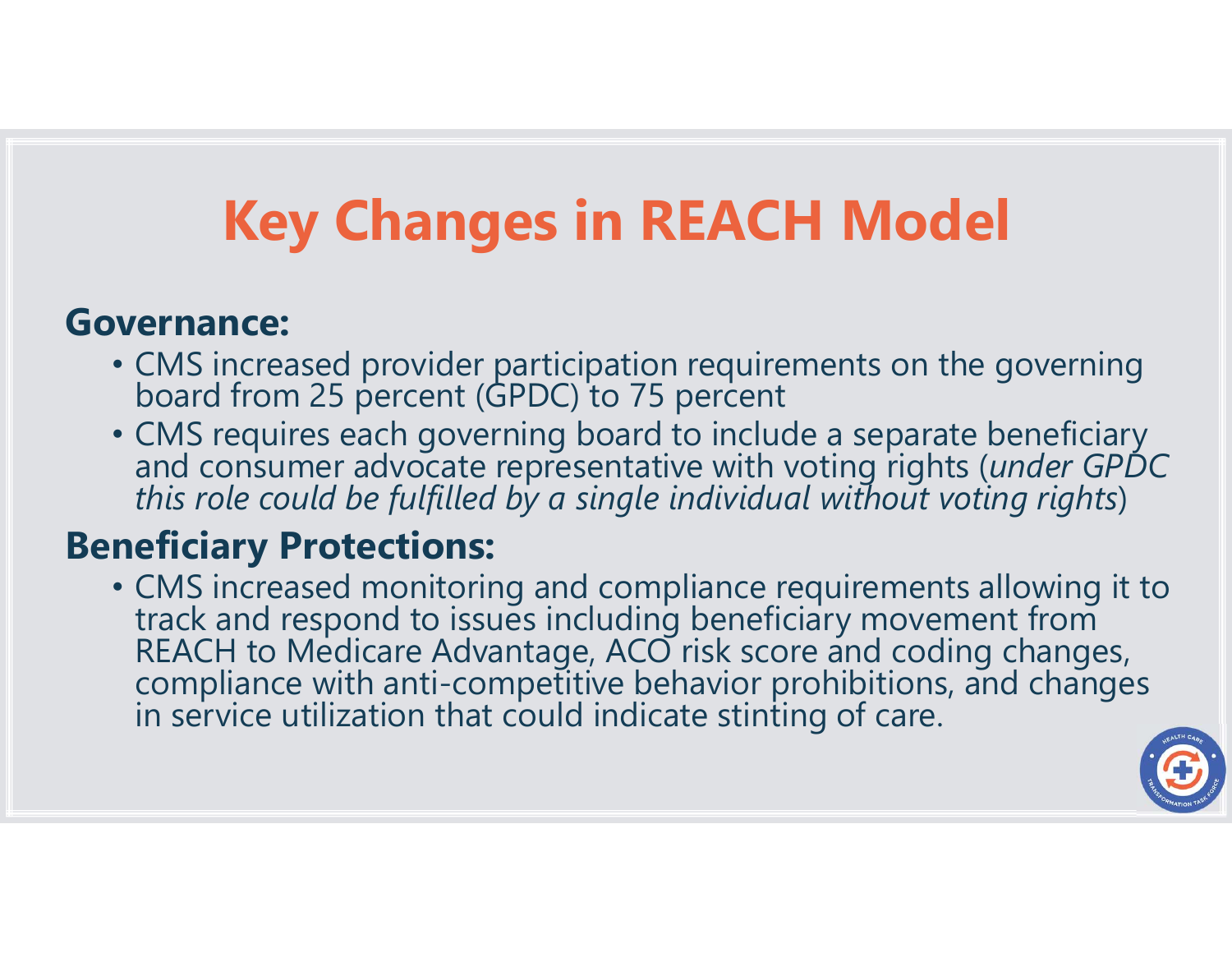# Key Changes in ACO REACH Model

#### Heath Equity Requirements:

- CMS requires all ACOs to develop a health equity plan, and collect beneficiary-reported demographic and social needs data
- CMS implements an enhanced health equity benchmark to incentivize care delivery to underserved populations (used Area Deprivation Index and Dual Eligible Status as variables)
- CMS increased the range of services that can be provided by Nurse Practitioners under the model to promote access to care in provider shortage areas

## Discount/Withhold Reductions:

- CMS reduced the benchmark discount from a maximum of 5 percent (GPDC) to 3.5 percent
- CMS reduced the quality withhold from 5 percent (GPDC) to 2 percent

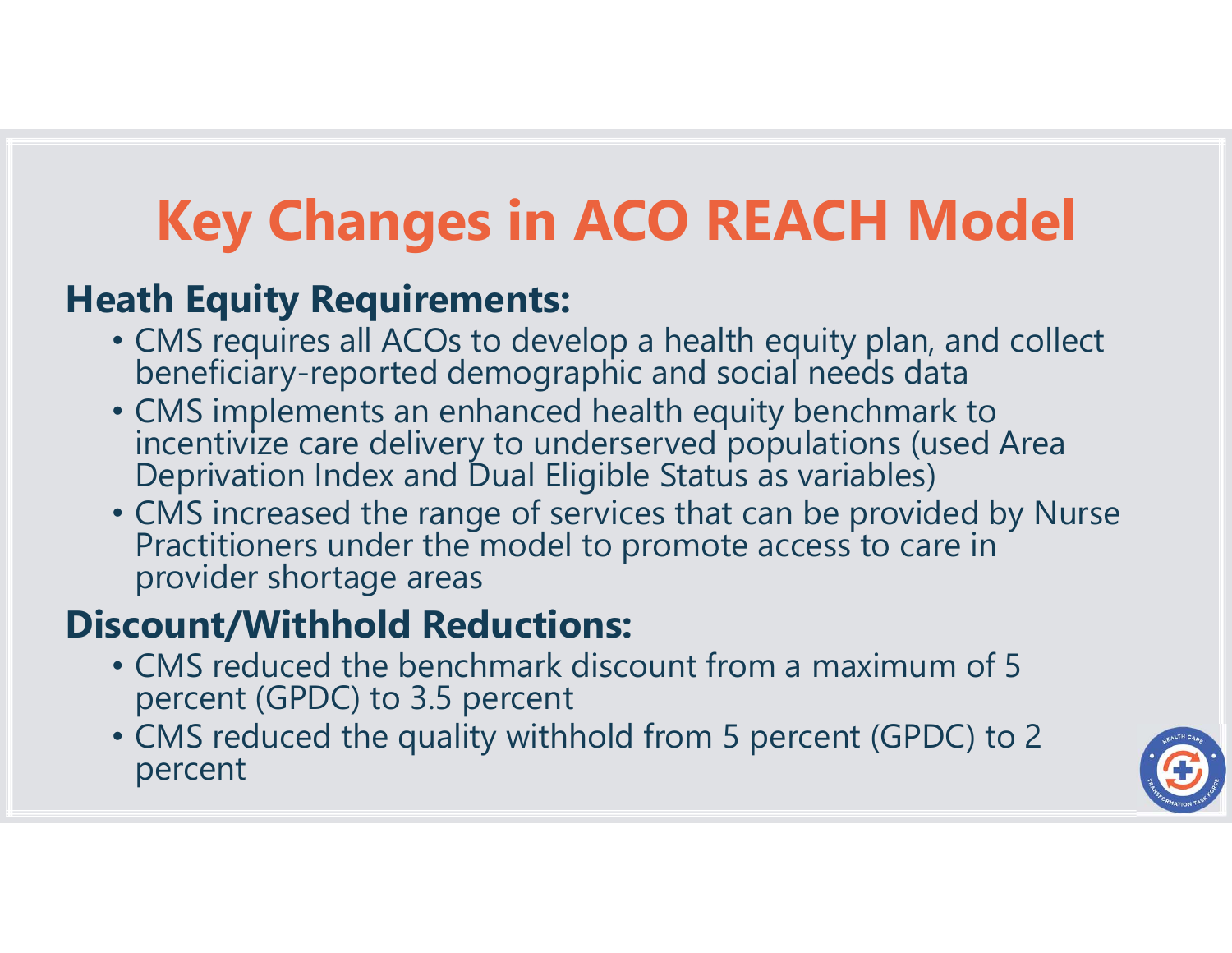#### Myth #1 The ACO REACH model is an untested takeover of Original Medicare.

# Fact

ACO Reach is a temporary model run by the CMS Innovation Center (CMMI) and is designed to end after four years (1/1/23-12/31/26). iginal Medicare.<br>
1. IO Reach is a temporary model run by the cost is a temporary model run by the valuation Center (CMMI) and is designed<br>
1. In years (1/1/23-12/31/26).<br>
CMMI models undergo rigorous ongo<br>
1. Improve qual Example Indian Medicare.<br>
2. Reach is a temporary model run by the CMS<br>
10 Reach is a temporary model run by the CMS<br>
10 Arr years (1/1/23-12/31/26).<br>
2. CMMI models undergo rigorous ongoing evalu<br>
10 monitor impacts and m **CO Reach is a temporary model<br>
Solution Center (CMMI) and is a<br>
ur years (1/1/23-12/31/26).<br>
CMMI models undergo rigorou<br>
monitor impacts and may only<br>
cretion of the Secretary of HHS<br>
1. Improve quality without increasin** 

All CMMI models undergo rigorous ongoing evaluations<br>to monitor impacts and may only be expanded at the<br>discretion of the Secretary of HHS if they are shown to:

- 
- 
- 

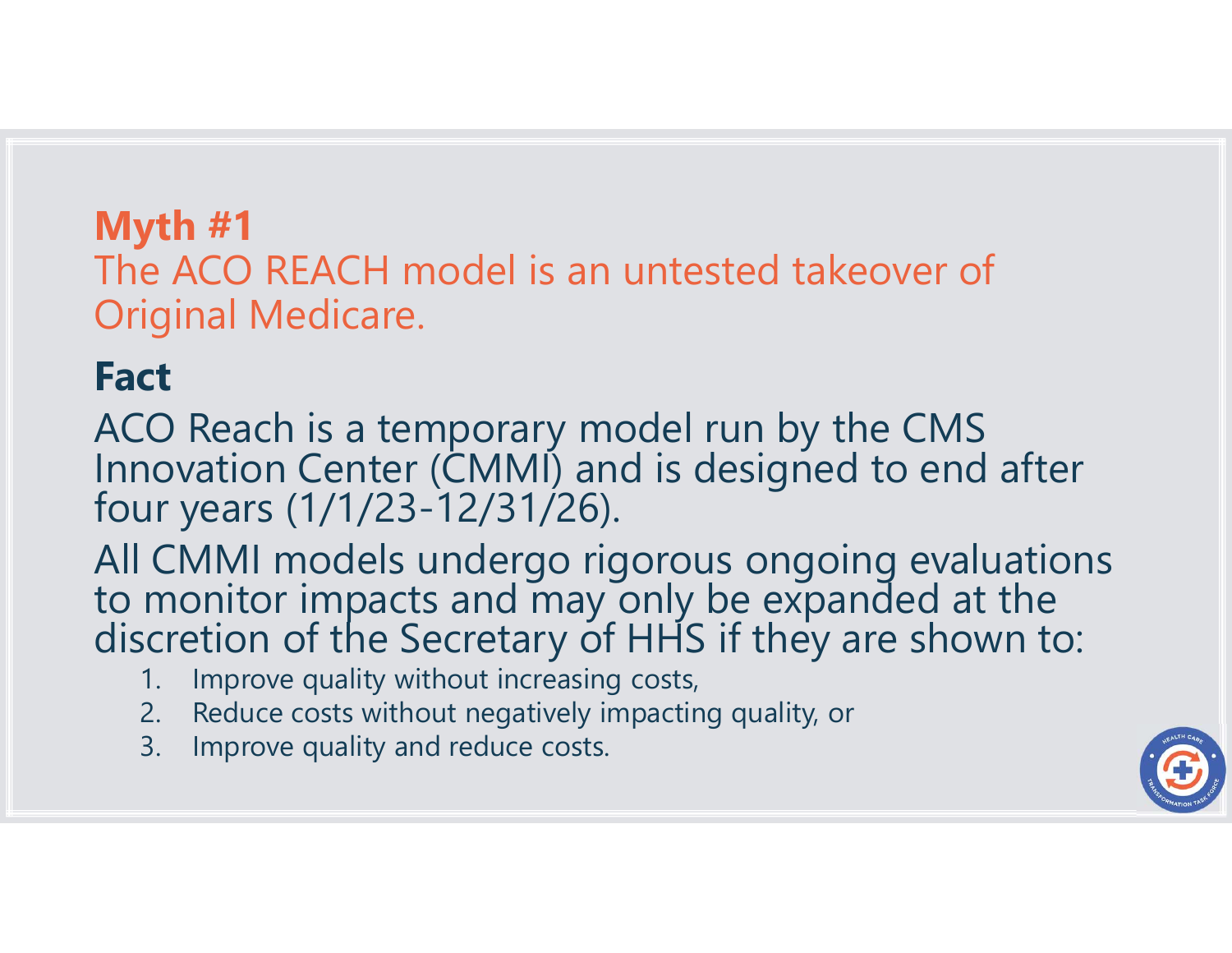#### Myth #2 The ACO REACH model will switch patients from Medicare to a private insurance plan.

#### Fact

ACO REACH model beneficiaries are still covered by Original Medicare (not Medicare Advantage). They have the freedom to receive care from any Medicare provider they choose and may switch providers at any time. Additionally, the model includes reporting requirements to allow CMS to monitor for efforts to transition beneficiaries to Medicare Advantage plans.

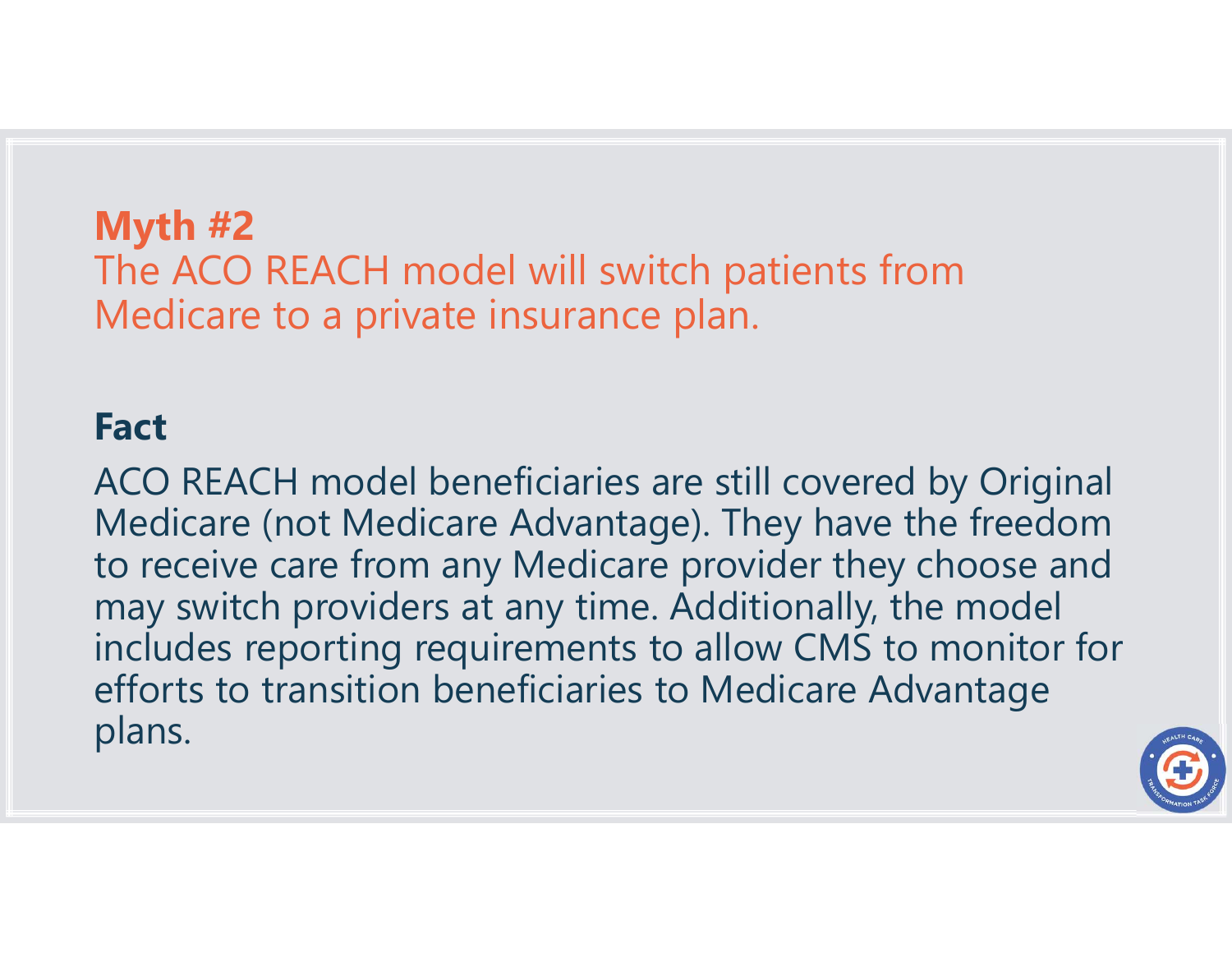ACO Reach incentivizes providers to cut costs at the expense of patients' health and quality of care.

## **Fact**

Unlike Original Medicare fee-for-service, ACO REACH directly ties a provider's financial success to performance on quality measures which incentivize the delivery of high-quality care and care coordination with a beneficiaries' other providers. The model also includes health equity requirements to encourage providers to address disparities in care and the non-clinical social needs that impact overall health and wellbeing.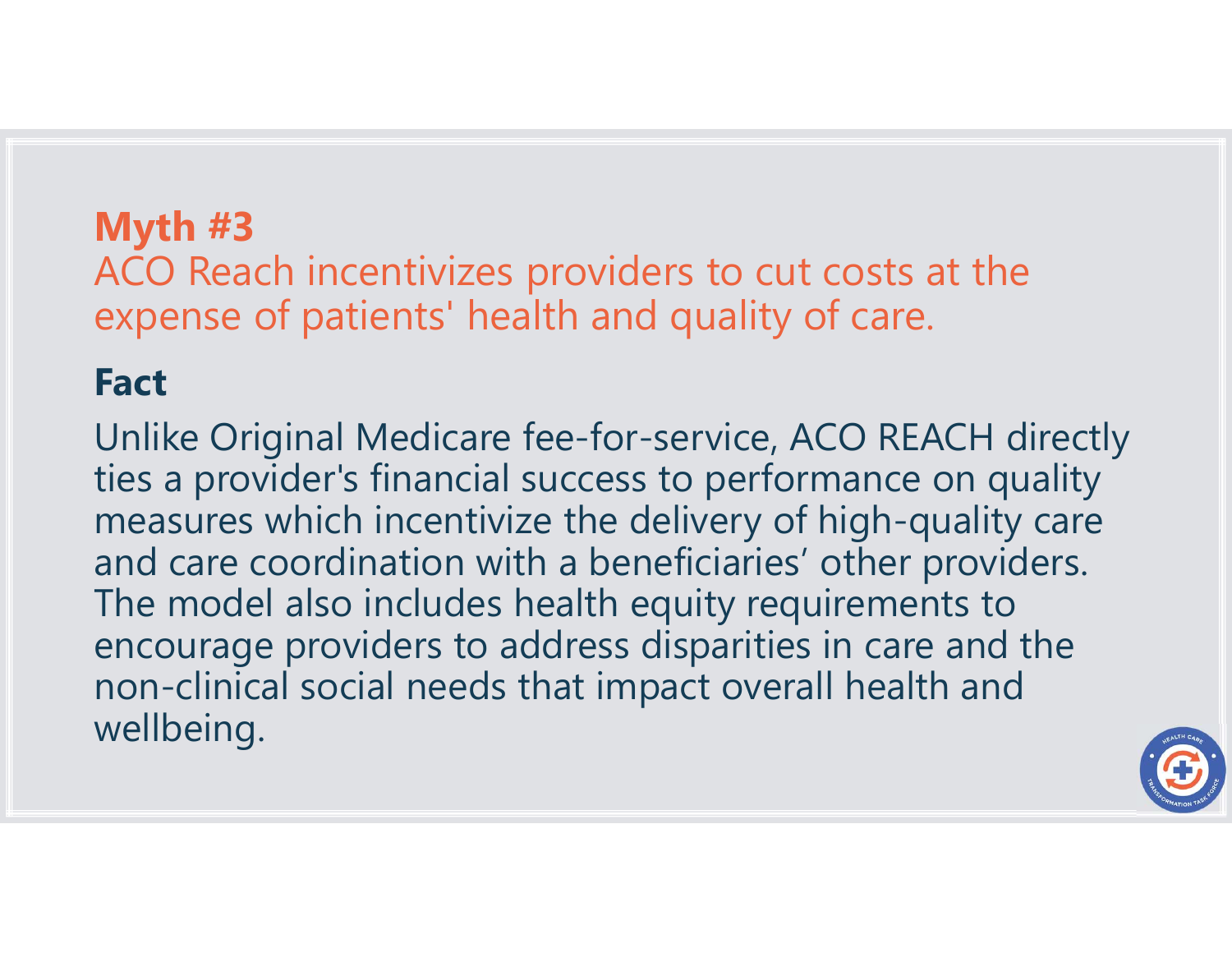ACO REACH will auto-enroll patients in secret and **Myth #4<br>ACO REACH** will auto-enroll patients in secret and<br>allows providers to dictate their patients' participation.<br>Fact **Myth #4**<br>
ACO REACH will auto-enroll patients in secret and<br>
allows providers to dictate their patients' participation<br> **Fact**<br>
Beneficiaries are only included in the program if:<br>
1. They voluntarily tell CMS they want to **Myth #4**<br>ACO REACH will auto-enroll patients in secret and<br>allows providers to dictate their patients' participation.<br>**Fact**<br>Beneficiaries are only included in the program if:<br>1. They yoluntarily tell CMS they want to be

## Fact

Beneficiaries are only included in the program if:

- 
- **1. They voluntarily tell CMS they want to be assigned to an ACO REACH participating provider.**<br>
2. They already receive a plurality of their primary care services from an ACO REACH participating provider.

ACOs must alert beneficiaries who have been aligned to the ACO and inform them of their right to opt-out of CMS sharing certain data about them with the ACO

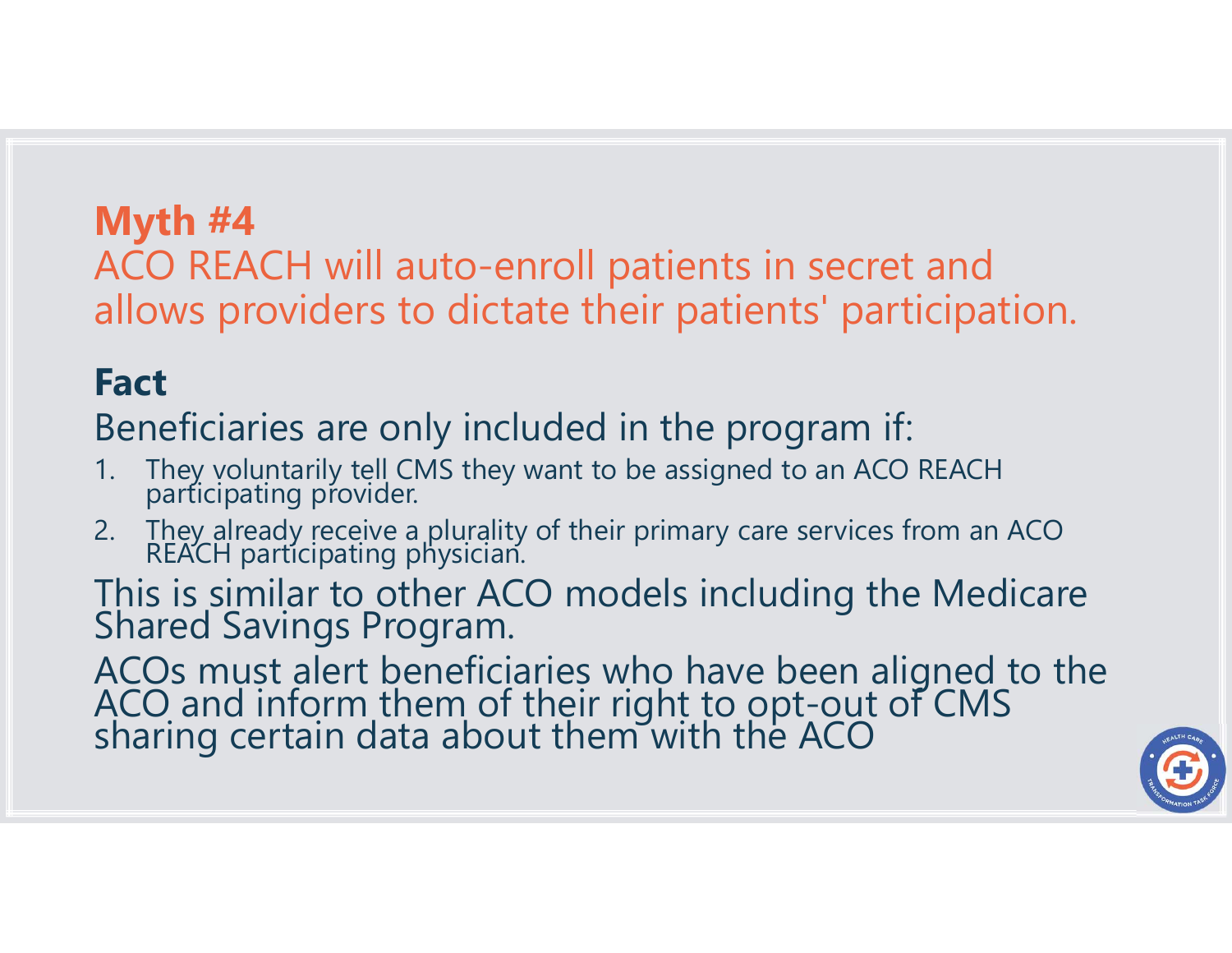## ACO REACH lacks mechanisms for CMS to protect beneficiaries and address bad actors

## Fact

Under the ACO REACH Model, CMS will implement a monitoring plan designed to protect beneficiaries and address potential program integrity risks. This includes:

- Audits of charts, medical records, Implementation Plans, and other data from the ACO;
- Review of demographic data to identify program integrity risks, such as discriminatory behavior in marketing activities;
- Site visits and Interviews with any individual or entity participating in ACO activities, including members of the ACO leadership/management and providers;
- Feedback from beneficiaries and their caregivers; and
- Documentation requests sent to the ACO, its Participant Providers, and/or Preferred Providers, including surveys and questionnaires

CMS may take a range of actions with ACOs that violate the model agreement including terminating them from the model